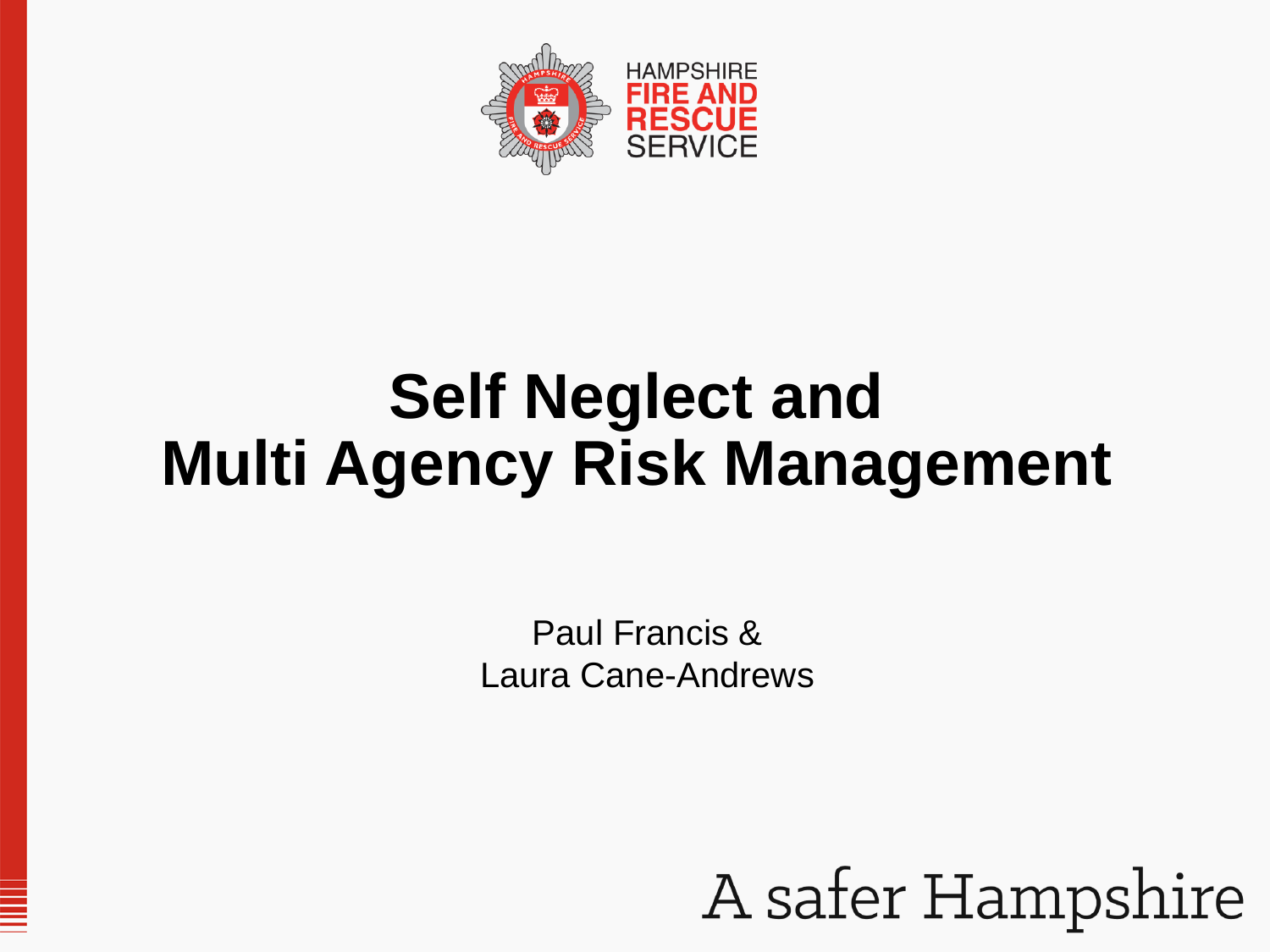# **Introduction**

Accessing the most vulnerable people is nothing new for HFRS, however with the evolution of the Care Act, developing safeguarding processes and multi agency procedures, we recognised that a higher level of provision was required for certain complex cases. This has led to:

- Policy Development Multi Agency Risk Management Procedure.
- Improved Referral pathways.
- Multi Agency Safeguarding Hub representation.
- Multi Agency Review referral Procedure (Fire Death / significant Injuries.)
- HFRS Community Safety Officer team Safe and Well Interventions.
- Provision of Multi Agency training Management of Fire risks.
- Putting in place preventative measures and thresholds to identify those with additional needs of care and support.
- Training of all frontline staff to effectively recognise cases of self neglect.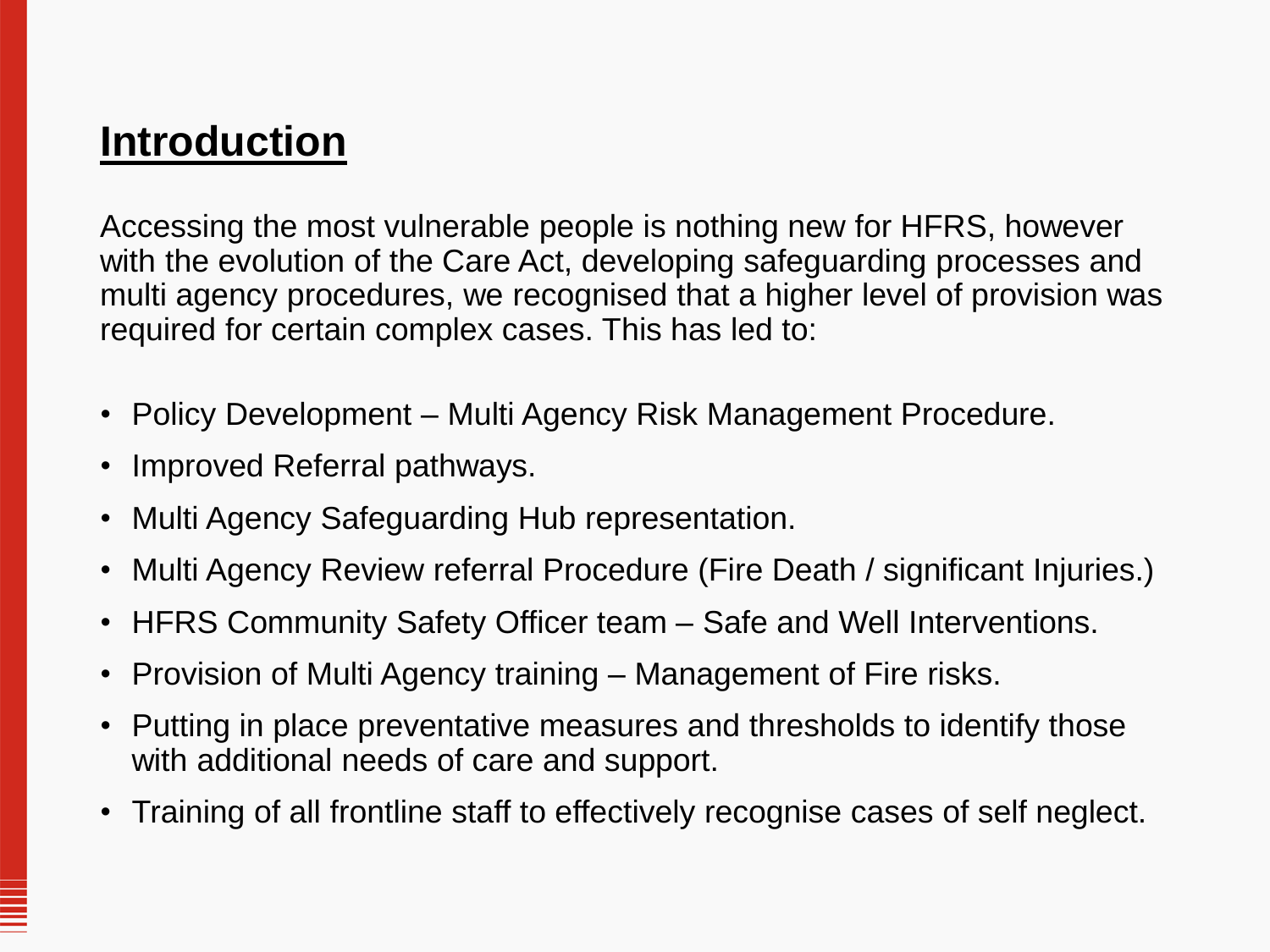## **Hoarding Case Study - MFRS**

#### **October 2016**

- Merseyside Fire and Rescue responded to 'persons reported' domestic dwelling fire
- Early informative confirmed ' Fire with two persons unaccounted for, search and rescue in progress'
- The incident resulted in a double fatality involving a 75 year old female and a 72 year old male.
- Fire Investigation confirmed that the most likely cause of fire was due to an overheated fan igniting high levels combustible material causing rapid fire development.
- The excessive hoarding hampered the rescue operation to such an extent that the property had to be fully excavated and demolished to recover the two bodies.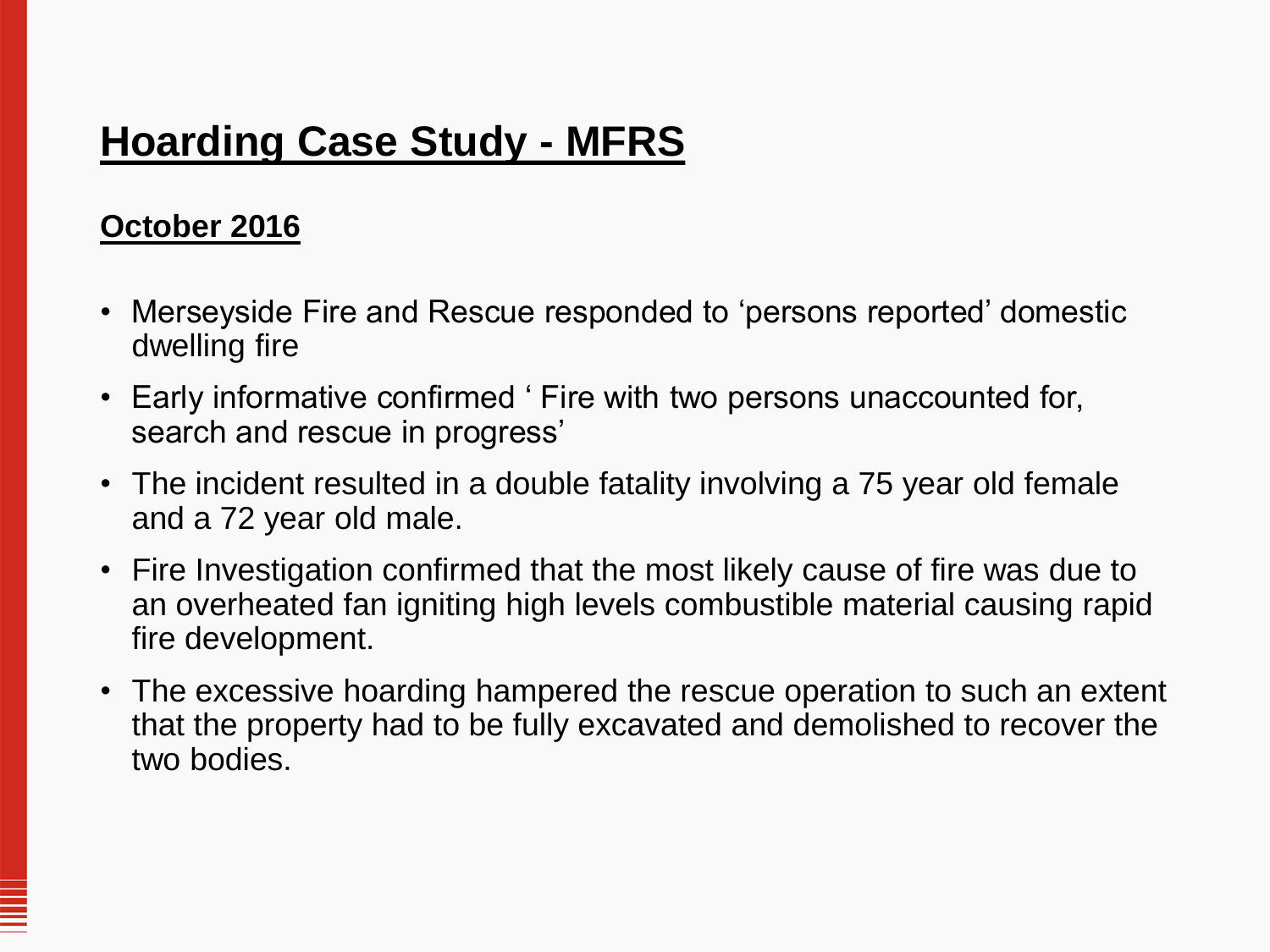# **February 2017**

Case heard at Coroners court and a '*Regulation 28 – Report to prevent future fire deaths*' was issued to Rt Hon. Amber Rudd MP (Secretary of state) with the main matter of concern:

#### **'The powers of entry afforded to Fire and Rescue Services in private dwellings'. Key points included:**

- Current legislation does not address the risk of fire caused by behaviour of occupants in domestic dwellings.
- Where the behaviour of occupants are challenging and complex, a more holistic approach should be taken by all relevant agencies to safeguard the safety of these people.
- Fire and Rescue Services to strengthen local partnerships in order to reduce the risk of such a tragedy from reoccurring.

**As a direct consequence of the Regulation 28 Report, MFRS and Local Authority (MASH) team developed 'Multi Agency Hoarding Protocol'.**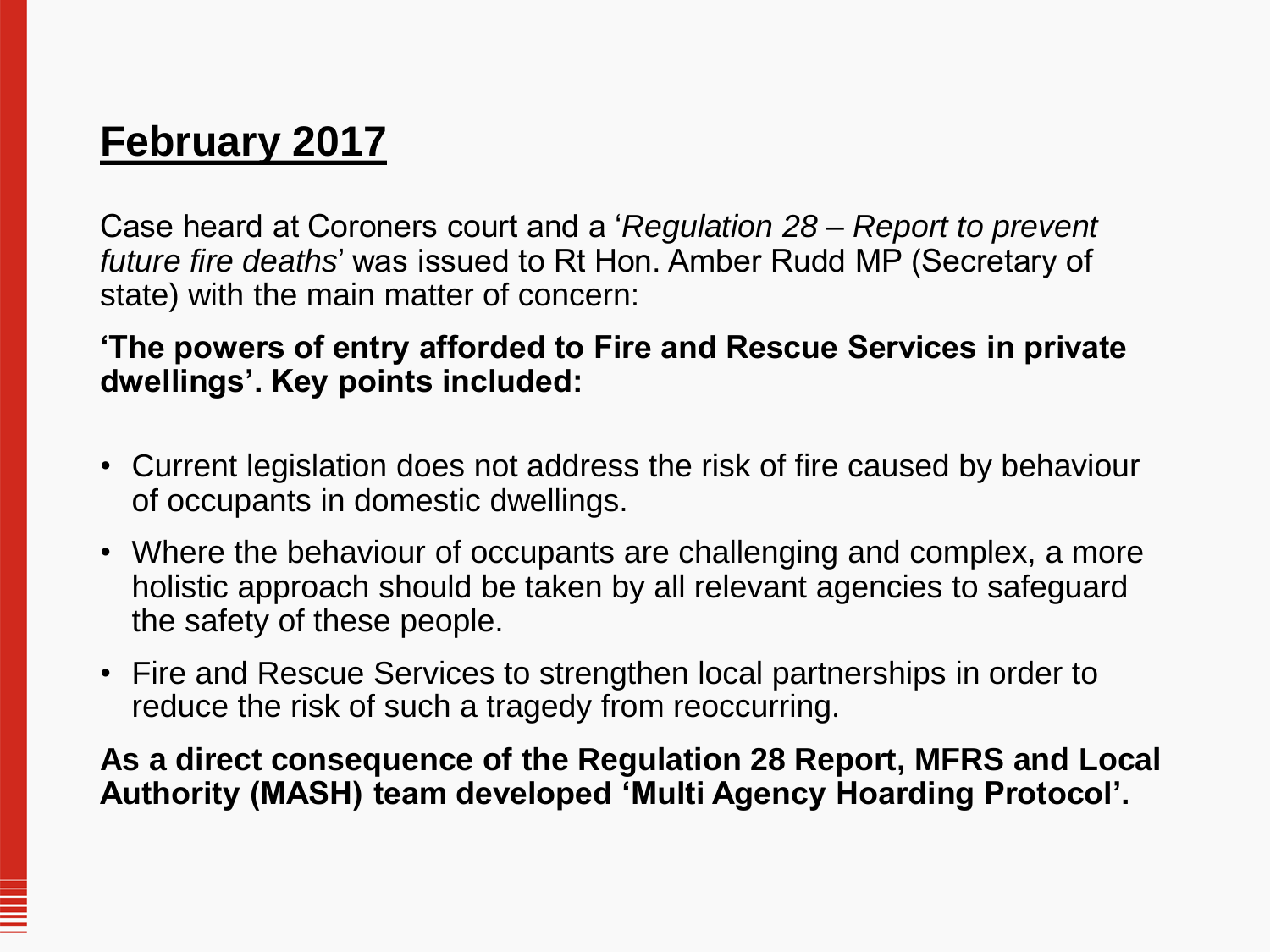# **28th December 2017**

- MFRS attended a multi agency 'Emergency Strategy Meeting' following an Ambulance Safeguarding referral.
- Referral was due to an occupier being found in a hallway of a heavily hoarded property with sever headwounds.
- Son and daughter of occupant refused paramedics with further access to the property stating that their parents lived in 'squalor'.
- Son and daughter also confirmed that their mother was bedbound and lived on the first floor of the property.
- Both occupants had historically refused engagement with support / health services.
- Conditions inside the property were described as 'floor to ceiling' with combustible materials, blocked escape routes throughout.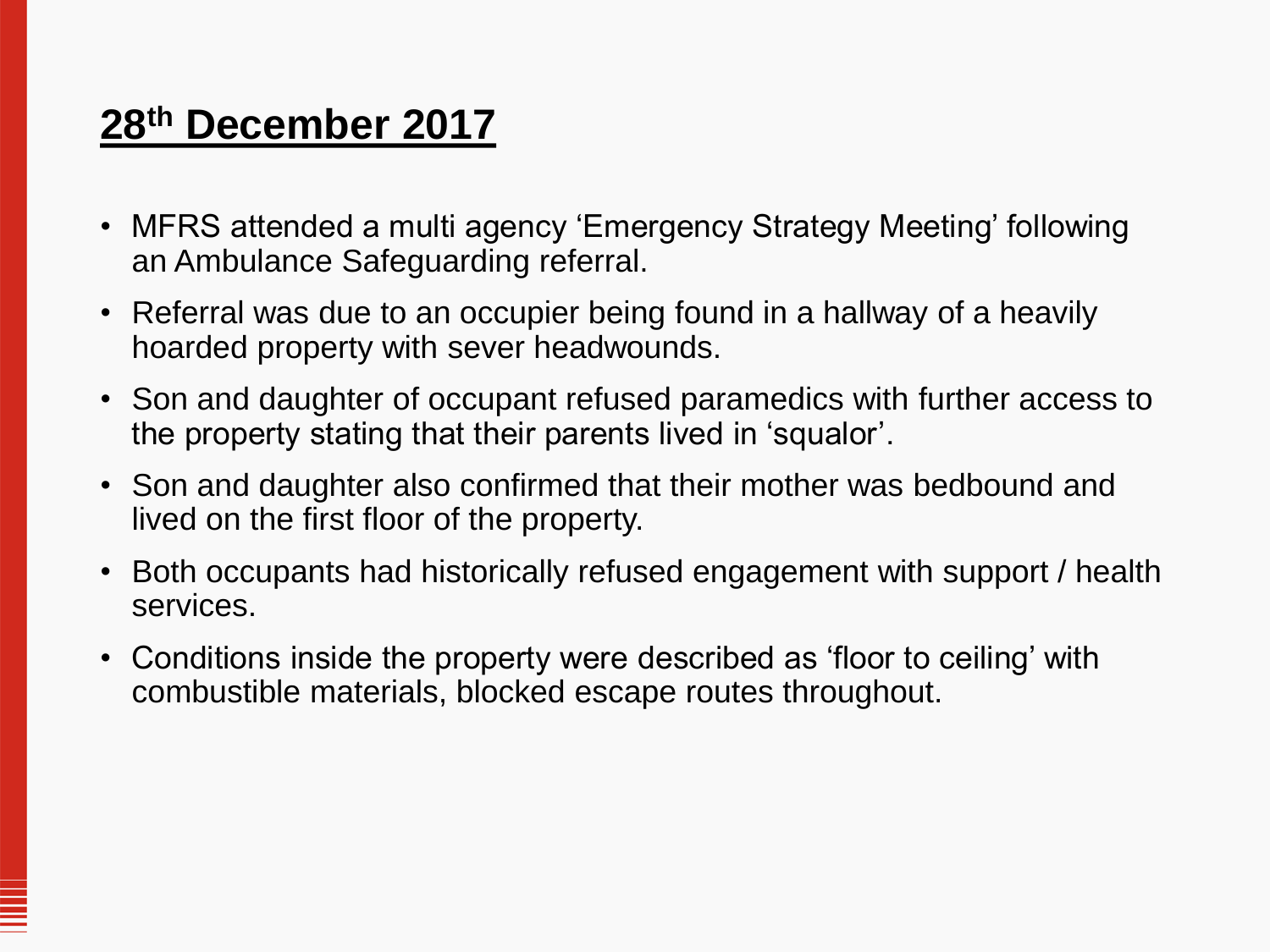# **Conclusion**

- Clear similarities of the previous incident involving two fire deaths and the subsequent Regulation 28 Report.
- Considerable fire risks to occupants, neighbouring properties and concerns for the safety of response crews in tacking a fire at the address.
- Environmental Health applied for a 'Warrant of Entry' under the Housing Act, siting the previous incident as 'reasonable grounds to gain entry in order to conduct safety interventions.
- This warrant of entry was subsequently granted and MFRS entered the property on 6th February 2018 with colleagues from Adult Social Care and Environmental Health.

'This landmark ruling provides an important case study that demonstrates the effectiveness in partnership working to overcome obstacles from explicit occupier refusal, that in the past have prevented interventions to tackle serious fire risk from hoarding to vulnerable persons in owner occupier residences'.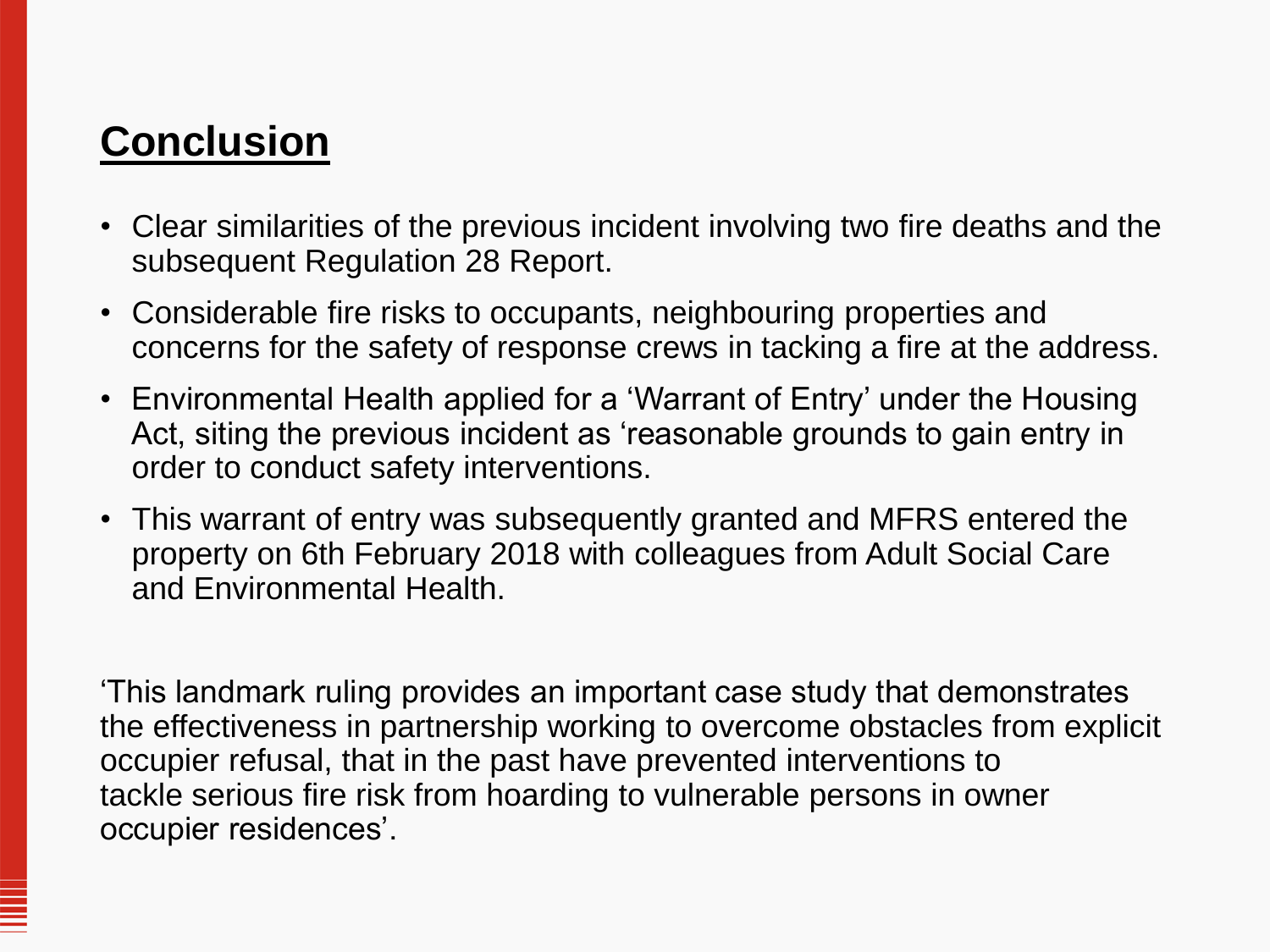### **HFRS Case Study- Mrs W**

- Mrs W is a 76 year old lady living in a supported housing property.
- Mrs W had a limited family and social network.
- Long history of self neglect and lack of engagement with support services.
- Mrs W's living environment presented high levels of fire (hoarding) and health risks
- HFRS, Environmental Health, Housing, and Adult Services all had concerns for Mrs W.
- Mrs W had a reluctance to engage with any agency believed to be due to a bad previous experience of a house clearance taking place without her consent during a period of hospital admission.
- Adult Services could not confirm needs of care and support or assess capacity due to unwillingness to engage with social worker.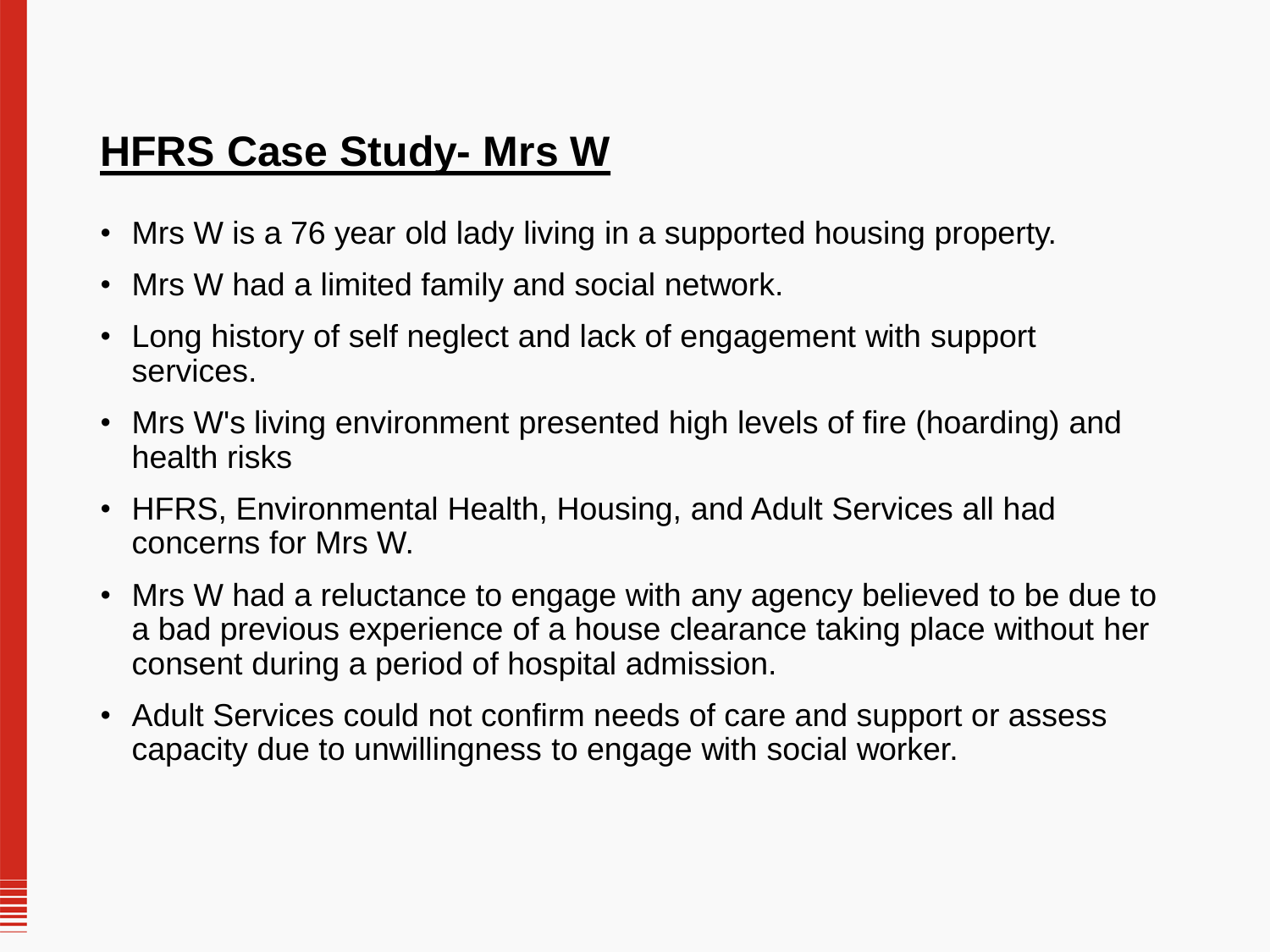# **Multi Agency involvement with Mrs W**

- HFRS was aware of Mrs W due to various call outs to her address, referrals for a safe and well visits from SCAS & environmental health (continuous cycle)
- Various agencies had difficulty engaging with Mrs W resulting in agencies submitting various referrals backwards and forwards to each other to try and support her.
- Housing Provider confirmed eviction proceedings would be initiated unless conditions improved.
- A risk Management meeting was called together and hosted by HFRS bringing together all the relevant agencies who could support Mrs W – Housing, adult services, environmental health, and Mrs W's nephew.
- Action plan formulated and agreed for all agencies to support Mrs W and reduce risks moving forward. Adult Services identified as lead agency.
- Risk Management meeting (Review) 5 weeks later Action plan reviewed.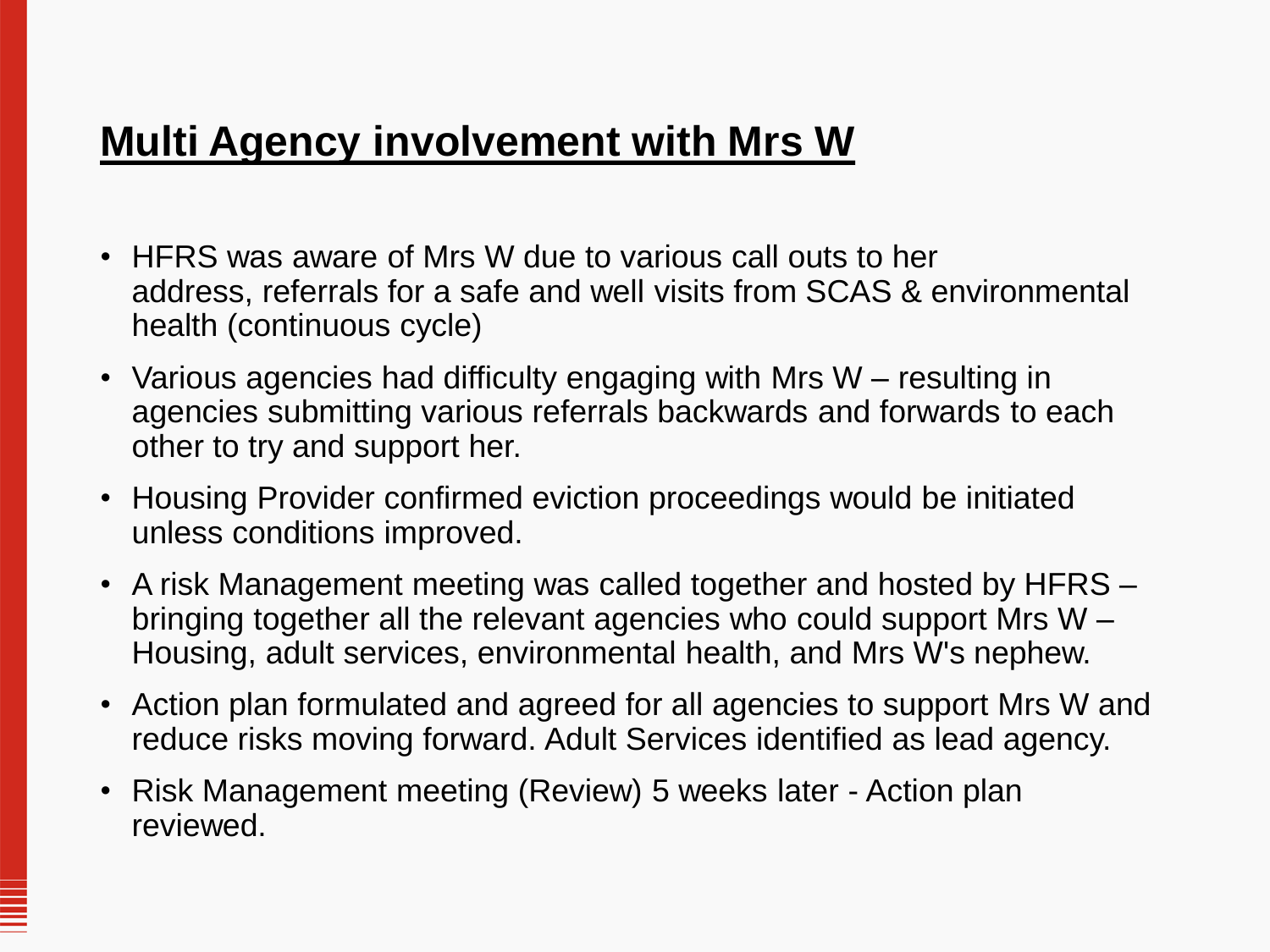# **Actions Agreed (overview**)

- Adult Services:
	- Consider support worker for Mrs W.
	- Consider capacity assessment for Mrs W in regards to fire risks being presented.
	- Involvement of Health professional(s)
- Environmental Health:
	- As a result of multi agency risk management meeting, no formal action to be taken at this time. Situation to be monitored.
- HFRS:
	- To offer further safe and well intervention to Mrs W, and develop an action plan with Mrs W to reduce fire loading /risks within property.
	- To provide Safe and Well intervention to all neighbouring properties.
	- To provide fire safety presentation at residents coffee morning.
- Nephew:
	- To work with Mrs W in improving and reducing the fire loading and associated risks within her living environment.
- Housing
	- To provide support in removal of unwanted/needed belongings and to delay taking formal eviction proceedings.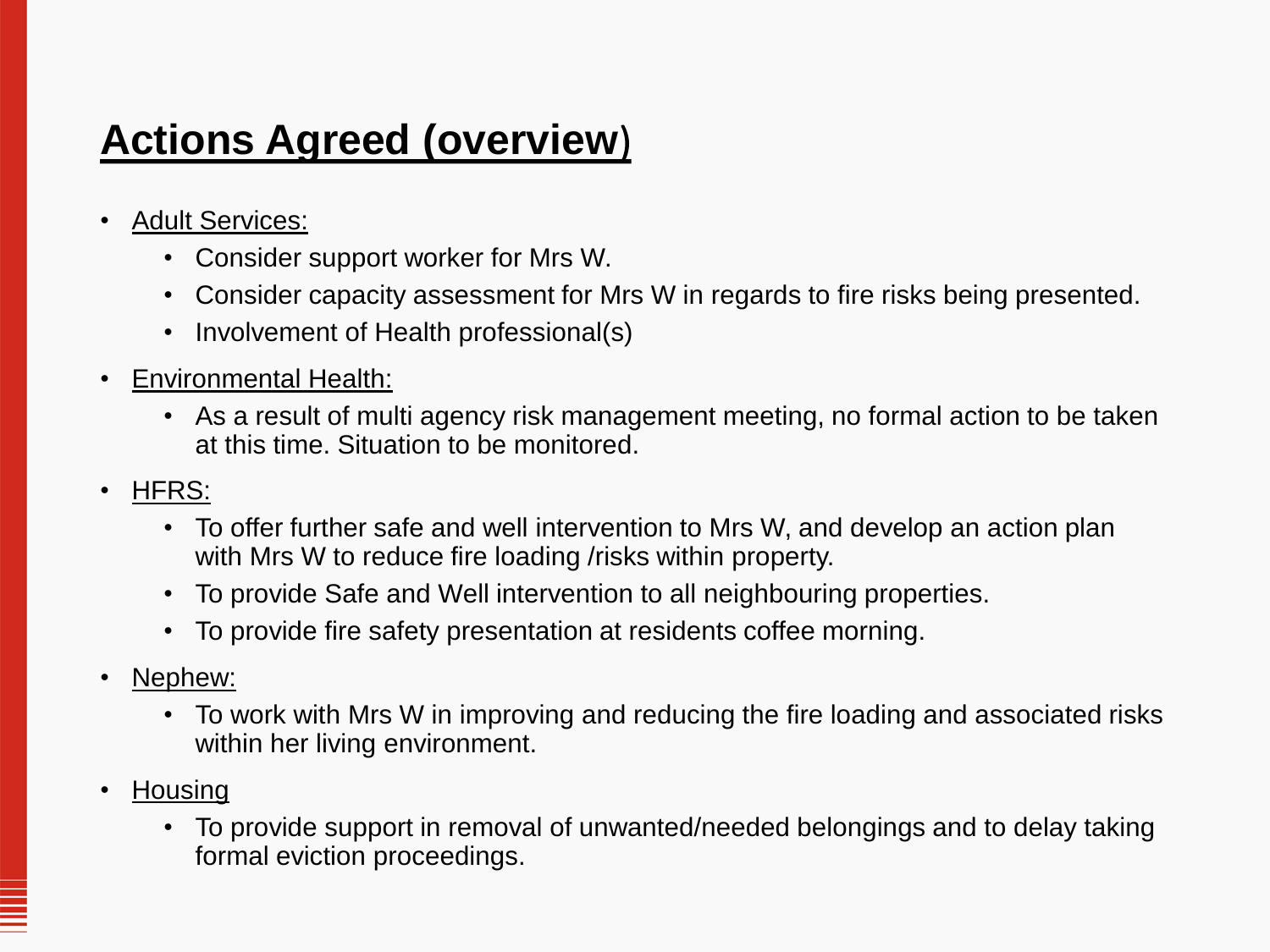#### **Outcomes**

- Improved engagement of Mrs W with all agencies
- Improved / safer living conditions
- Mrs W agreed to access support from adult / health services
- Health risks significantly reduced
- Escape routes cleared
- Fire loading reduced
- Ignition sources reduced and better managed
- Improved relations with family members
- Acceptance of support worker from housing, enabling monitoring of risks.
- Tenancy no longer at risk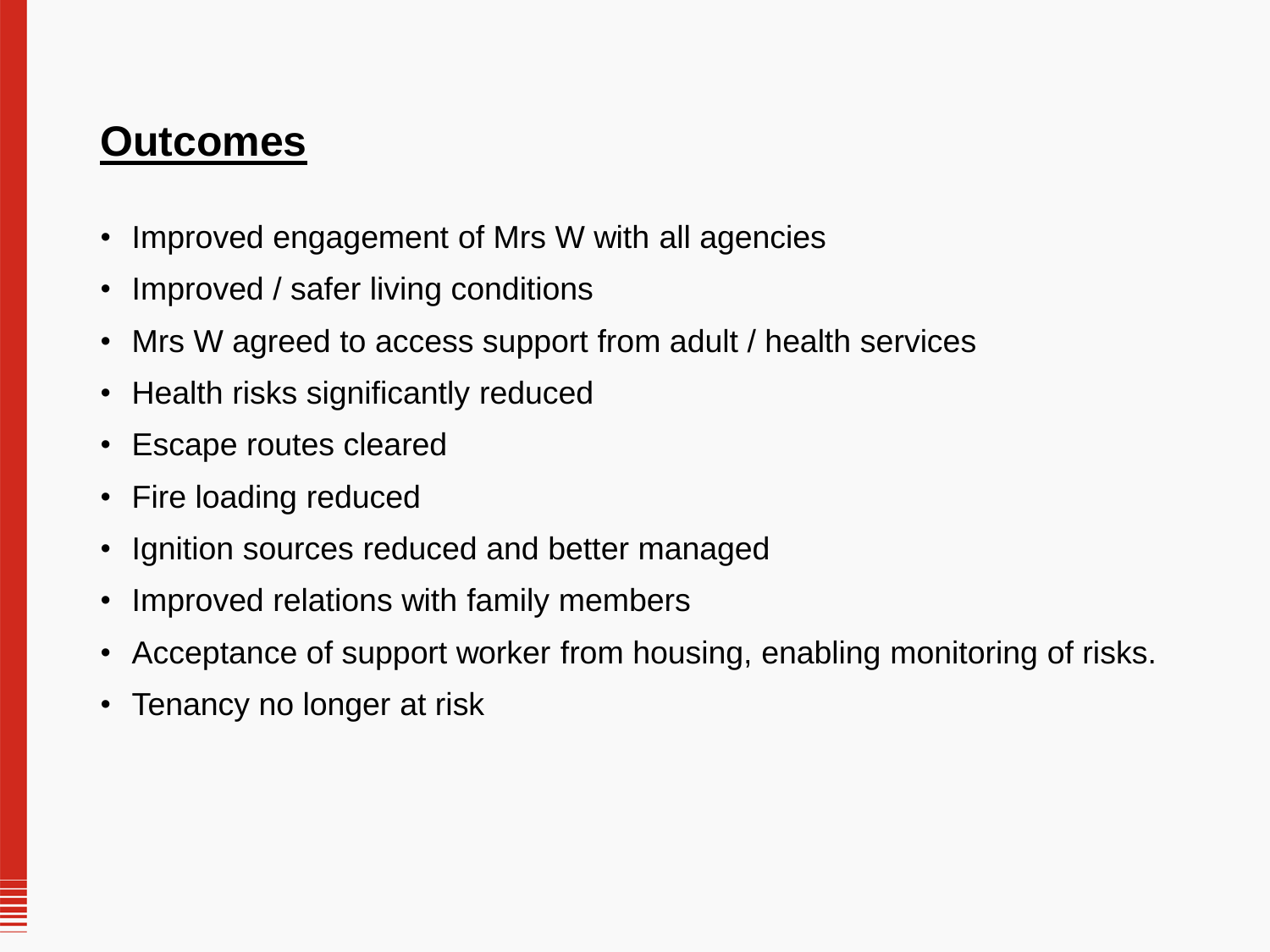# **Risk Management Framework - Learning**

- The Risk Management Framework (RMF) ensures a multi agency approach is applied to addressing high levels of risk.
- The RMF enables each agency to demonstrate all necessary actions are being taken to support the adult at risk.
- By using the RMF process, the cycle of concerns being reported, with little or no action being achieved can be broken.
- The RMF process is beneficial in engaging with the family of the adult at risk and ensuring the wishes and feelings of that adult are communicated and included within the action plan.
- The RMF process can assist in actions and progress being set at a pace of the adult at risk.
- Clear and accurate recording of decision making and the rationale behind this can be obtained.
- Monitoring of ongoing risks is achievable allowing the necessary intervention to be put in place at a time when needed.